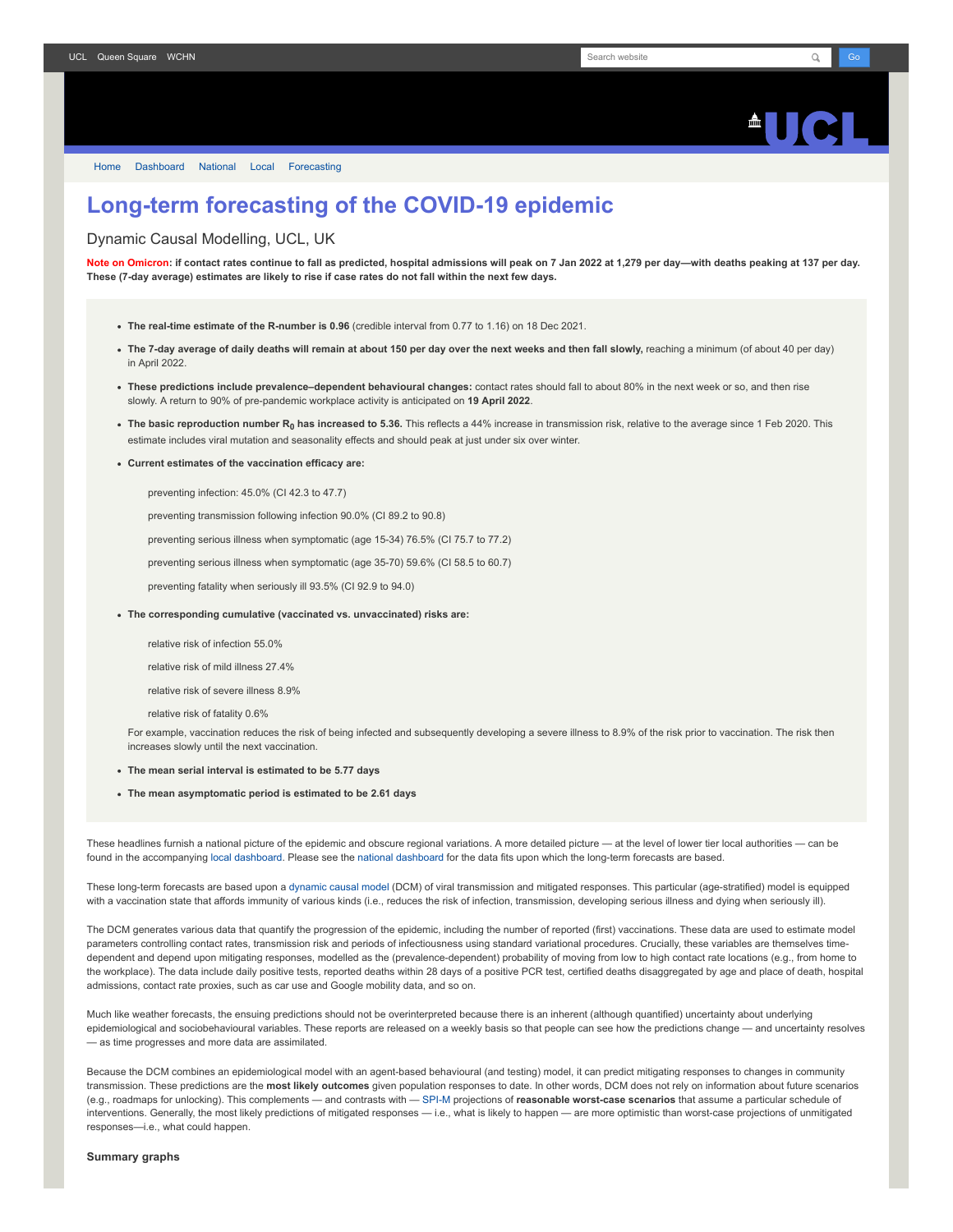In the summary graphs below, the lines and shaded intervals correspond to predictions and 90% credible intervals, while the black dots are (smoothed) data upon which the estimates are based.



**Prevalence and reproduction ratio:** this panel provides a forecast of (i) the **prevalence of infection** and (ii) the reproduction ratio or **R-number** (blue and orange lines, respectively) with their accompanying confidence intervals (shaded areas). These forecasts are based upon parameters estimated from data up until the reporting date (the vertical line). The data include [GOV.UK estimates](https://www.gov.uk/guidance/the-r-number-in-the-uk#latest-r-and-growth-rate) of the R-number, which are shown for comparison with the DCM estimates. The **basic reproduction ratio** (R0 – yellow line) can be read as the R-number in the absence of any mitigating reductions in contact rates (under the simplifying assumption that the mean period of infectivity is constant). This reflects fluctuations in transmission risk due to seasonality effects and viral mutations. The 'alpha' and 'delta' indicate when the alpha and delta variants were introduced to the UK.

[The DCM estimate of the R-number is based upon a generative model \(i.e., a real-time estimate using data assimilation\). The corresponding consensus estimates from the](https://www.gov.uk/guidance/the-r-number-in-the-uk#contents) SPI-M and [UKHSA](https://www.gov.uk/government/news/uk-health-security-agency-to-take-on-the-modelling-of-the-r-value-and-growth-rate) are based upon retrospective (e.g., Bayesian regression) analysis of recent data and are therefore treated as a lagged estimator. The black dots correspond to the GOV.UK estimates moved backwards in time by 16 days from their date of reporting.

**Attack rate and immunity:** this panel shows long-term forecasts of attack rate, population or herd immunity and the percentage of people who have seroconverted following vaccination (in blue, red and purple, respectively). In addition, an estimate of the effective immunity threshold is provided under simplifying (SIR) assumptions (yellow lines).

The attack rate corresponds to the number of people who have been infected since the onset of the outbreak (blue line). This can be supplemented with a small proportion of the population that have pre-existing immunity (e.g., mucosal immunity or cross immunoreactivity with other SARS viruses). The combination underwrites herd or population immunity, read here is the proportion of people with seropositive or seronegative (e.g., T cell) immunity.

The effective immunity threshold is based upon the effective reproduction ratio under pre-pandemic contact rates, adjusted for vaccine efficacy. The reproduction ratio corresponds to the product of the contact rate, transmission risk and mean infectious period. Note that the effective immunity threshold fluctuates. This reflects the fact that transmission risk changes with time. In this model, transmission risk is modelled as a seasonal fluctuation multiplied by smooth (increasing) [function of time.](https://www.medrxiv.org/content/10.1101/2021.01.10.21249520v1) A fluctuating transmission risk accommodates changes in transmissibility (e.g., due to viral evolution) that is contextualised by seasonal variations in transmission (e.g., due to changes in temperature, humidity, socialising outdoors and the propensity for aerosol transmission).

Based upon the changes in testing, death rate and other data, one can estimate the efficacy of vaccination at several points in the chain from infection to death. This DCM is equipped with two infection states: infected (i.e., exposed) versus infectious (i.e., contagious) and two clinical states: mildly symptomatic versus systemic illness. The efficacy of vaccination is modelled in terms of the relative risk of (i) becoming infected, (ii) becoming infectious after exposure to the virus (i.e., being able to transmit the virus), (iii) becoming seriously ill when mildly symptomatic, and (iv) dying when seriously ill. The relative risk of becoming infected subsumes contact rates and transmission risk. These relative risks can be expressed in terms of conditional efficacies or composed to evaluate the cumulative risk of morbidity and mortality, relative to not being vaccinated.

**Daily deaths:** this panel shows fatality rates as assessed by patients who died within 28 days of positive PCR test and people who died from certified COVID-19. The former represents an underestimate of COVID-related mortality, where the degree of underestimation depends upon testing rates. The discrepancy is modelled by evaluating the probability of succumbing to COVID-19 and having had a positive PCR test within 28 days.

**Mobility and lockdown:** a long-term forecast of locking and unlocking, based upon car use as quantified by the Department of Transport and - in this graph - Google workplace activity. These measures of mobility are expressed in terms of the percentage of pre-pandemic levels. The expected mobility has been thresholded at three levels to illustrate different levels of lockdown. The dates on the lower (graded pink) bar annotate a transition from a more restrictive level of mobility to a less restrictive level.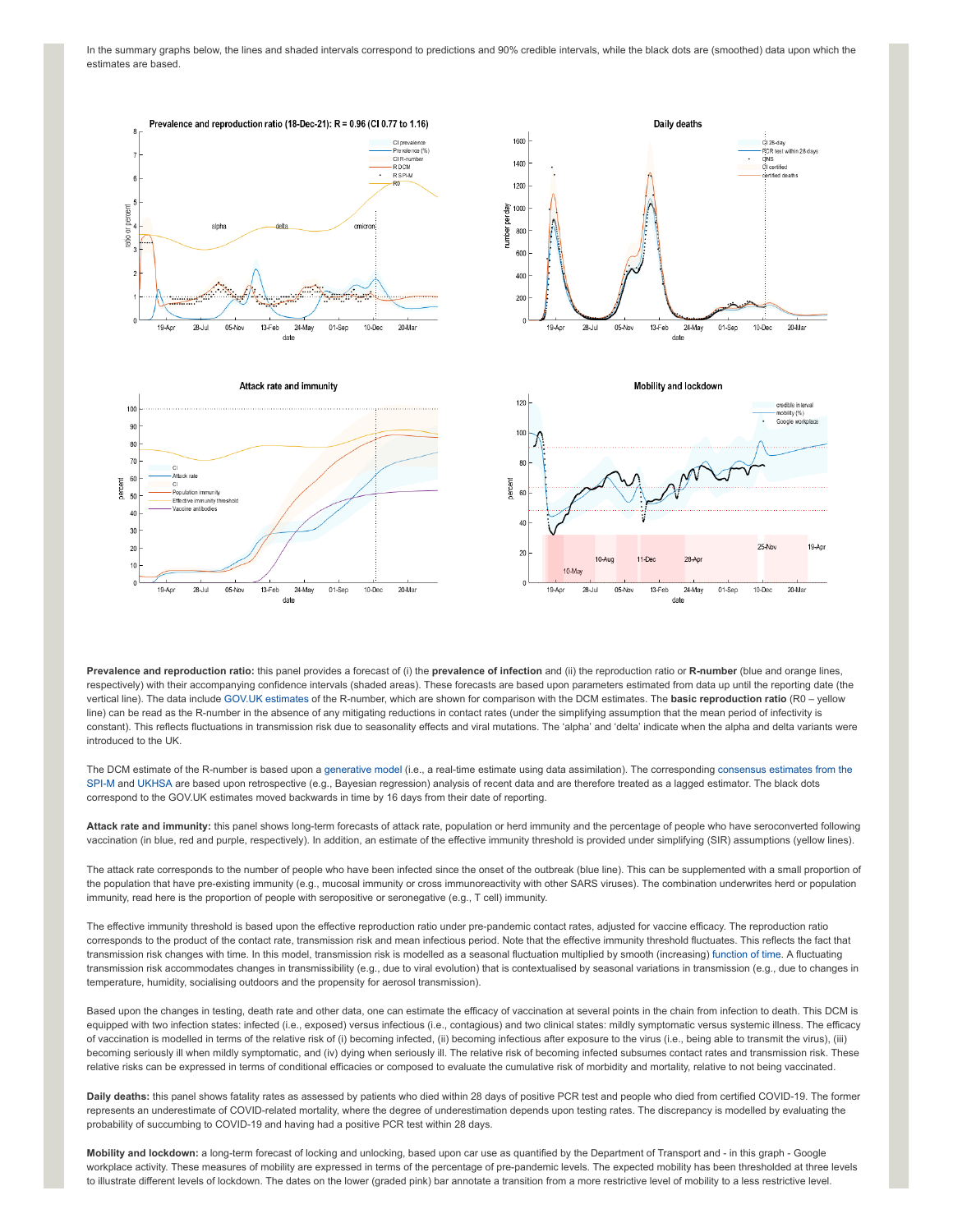Forecasts of mobility are based upon underlying contact rates that depend upon the prevalence of infection, which are then modulated with a smooth function of time (parameterised with Fourier coefficients).

This dynamic causal model includes age-stratification into four groups (below the age of 15, between 15 and 35, between 35 and 70, and over 70 years of age). The contact rates within and between the groups (for high and low contact rate locations) are estimated from the data, under mildly informative lognormal shrinkage priors. Please see the following [technical report](https://arxiv.org/abs/2011.12400) for further technical details.

## **Changes since last report:**

Fluctuations in decay of antibody (seropositive) and T-cell (seronegative) immunity linked to transmission risk with two free parameters (i.e., exponents; with a prior of no fluctuations)./li>

Software note: The figures in this report can be reproduced using annotated (MATLAB) code available as part of the free and open source academic software SPM (<https://www.fil.ion.ucl.ac.uk/spm/>), released under the terms of the GNU General Public License version 2 or later. The routines are called by a demonstration script that can be invoked by typing >> DEM\_COVID\_UK4 at the MATLAB prompt.

**Data sources:** (also available as [CSV](https://www.fil.ion.ucl.ac.uk/spm/covid-19/dashboard/data/data.zip) files)

### [https://coronavirus.data.gov.uk](https://coronavirus.data.gov.uk/)

<https://www.ons.gov.uk/peoplepopulationandcommunity/healthandsocialcare/conditionsanddiseases/datasets/coronaviruscovid19infectionsurveydata>

- <https://covid.joinzoe.com/data#levels-over-time>
- <https://www.gov.uk/guidance/the-r-number-in-the-uk#contents>
- <https://www.gov.uk/government/statistics/transport-use-during-the-coronavirus-covid-19-pandemic> <https://www.google.com/covid19/mobility/>

### **Peer-reviewed references** [1-3] and **archival papers** [4-11]

- 1. Friston, K.J., et al., Second waves, social [distancing,](https://wellcomeopenresearch.org/articles/5-103) and the spread of COVID-19 across America. Wellcome Open Research, 2020. 5(103): p. 103.
- 2. Friston, K.J., et al., Dynamic causal modelling of [COVID-19](https://wellcomeopenresearch.org/articles/5-89). Wellcome Open Research, 2020. 5(89): p. 89.
- 3. Friston, K.J., A. Costello, and D. Pillay, 'Dark matter', second waves and [epidemiological](https://gh.bmj.com/content/5/12/e003978) modelling. BMJ Global Health, 2020. 5(12): p. e003978.<br>4. Moran, R.J., et al., Using the LIST model to Estimate the Effects of C
- 
- 5. Friston, K.J., G. Flandin, and A. Razi Dynamic causal modelling of mitigated [epidemiological](https://arxiv.org/abs/2011.12400) outcomes. 2020. arXiv:2011.12400.
- 6. Daunizeau, J., et al., On the reliability of [model-based](https://www.medrxiv.org/content/10.1101/2020.04.24.20078485v1) predictions in the context of the current COVID epidemic event: impact of outbreak peak phase and data paucity. medRxiv, 2020.
- 7. Daunizeau, J., et al., Modelling [lockdown-induced](https://www.medrxiv.org/content/10.1101/2020.06.24.20139444v4) secondary COVID waves in France. medRxiv, 2020.
- 8. Gandolfi, D., et al., Dynamic causal modeling of the [COVID-19](https://www.medrxiv.org/content/10.1101/2020.08.20.20178798v1) pandemic in northern Italy predicts possible scenarios for the second wave. medRxiv, 2020: p. 2020.08.20.20178798.
- 9. Moran, R.J., et al., Estimating required 'lockdown' cycles before immunity to [SARS-CoV-2:](https://arxiv.org/abs/2004.05060) Model-based analyses of susceptible population sizes, 'S0', in seven European countries including the UK and Ireland. medRxiv, 2020: p. 2020.04.10.20060426.
- 10. Friston, K.J., et al., Viral mutation, contact rates and testing: a DCM study of [fluctuations](https://www.medrxiv.org/content/10.1101/2021.01.10.21249520v1). medRxiv, 2021: p. 2021.01.10.21249520.
- 11. Friston, K.J., et al., Tracking and tracing in the UK: a dynamic causal [modelling](https://arxiv.org/abs/2005.07994) study.
- 12. Bowie C, Friston K. A twelve-month projection to September 2022 of the Covid-19 epidemic in the UK using a Dynamic Causal Model. medRxiv; 2021.
- [Report on DCM long-term forecasting 2](https://www.fil.ion.ucl.ac.uk/spm/covid-19/forecasting/forecasting_020221.pdf)<sup>nd</sup> February 2021
- [Report on DCM long-term forecasting 6](https://www.fil.ion.ucl.ac.uk/spm/covid-19/forecasting/forecasting_060221.pdf)<sup>th</sup> February 2021
- [Report on DCM long-term forecasting 14](https://www.fil.ion.ucl.ac.uk/spm/covid-19/forecasting/forecasting_140221.pdf)<sup>th</sup> February 2021
- 
- [Report on DCM long-term forecasting 21](https://www.fil.ion.ucl.ac.uk/spm/covid-19/forecasting/forecasting_210221.pdf)st February 2021
- [Report on DCM long-term forecasting 27](https://www.fil.ion.ucl.ac.uk/spm/covid-19/forecasting/forecasting_270221.pdf)<sup>th</sup> February 2021
- [Report on DCM long-term forecasting 7](https://www.fil.ion.ucl.ac.uk/spm/covid-19/forecasting/forecasting_070321.pdf)<sup>th</sup> March 2021
- [Report on DCM long-term forecasting 14](https://www.fil.ion.ucl.ac.uk/spm/covid-19/forecasting/forecasting_140321.pdf)<sup>th</sup> March 2021
- [Report on DCM long-term forecasting 20](https://www.fil.ion.ucl.ac.uk/spm/covid-19/forecasting/forecasting_200321.pdf)<sup>th</sup> March 2021
- [Report on DCM long-term forecasting 27](https://www.fil.ion.ucl.ac.uk/spm/covid-19/forecasting/forecasting_270321.pdf)<sup>th</sup> March 2021
- [Report on DCM long-term forecasting 4](https://www.fil.ion.ucl.ac.uk/spm/covid-19/forecasting/forecasting_040421.pdf)<sup>th</sup> April 2021
- 
- [Report on DCM long-term forecasting 11](https://www.fil.ion.ucl.ac.uk/spm/covid-19/forecasting/forecasting_110421.pdf)<sup>th</sup> April 2021
- [Report on DCM long-term forecasting 18](https://www.fil.ion.ucl.ac.uk/spm/covid-19/forecasting/forecasting_180421.pdf)<sup>th</sup> April 2021
- [Report on DCM long-term forecasting 24](https://www.fil.ion.ucl.ac.uk/spm/covid-19/forecasting/forecasting_240421.pdf)<sup>th</sup> April 2021
- [Report on DCM long-term forecasting 4](https://www.fil.ion.ucl.ac.uk/spm/covid-19/forecasting/forecasting_040521.pdf)<sup>th</sup> May 2021
- [Report on DCM long-term forecasting 8](https://www.fil.ion.ucl.ac.uk/spm/covid-19/forecasting/forecasting_080521.pdf)<sup>th</sup> May 2021
- [Report on DCM long-term forecasting 17](https://www.fil.ion.ucl.ac.uk/spm/covid-19/forecasting/forecasting_170521.pdf)<sup>th</sup> May 2021
- [Report on DCM long-term forecasting 22](https://www.fil.ion.ucl.ac.uk/spm/covid-19/forecasting/forecasting_220521.pdf)<sup>nd</sup> May 2021
- [Report on DCM long-term forecasting 1](https://www.fil.ion.ucl.ac.uk/spm/covid-19/forecasting/forecasting_010621.pdf)<sup>st</sup> June 2021
- [Report on DCM long-term forecasting 5](https://www.fil.ion.ucl.ac.uk/spm/covid-19/forecasting/forecasting_050621.pdf)<sup>th</sup> June 2021
- [Report on DCM long-term forecasting 16](https://www.fil.ion.ucl.ac.uk/spm/covid-19/forecasting/forecasting_160621.pdf)<sup>th</sup> June 2021
- [Report on DCM long-term forecasting 28](https://www.fil.ion.ucl.ac.uk/spm/covid-19/forecasting/forecasting_280621.pdf)<sup>th</sup> June 2021
- 
- [Report on DCM long-term forecasting 2](https://www.fil.ion.ucl.ac.uk/spm/covid-19/forecasting/forecasting_020721.pdf)<sup>nd</sup> July 2021
- [Report on DCM long-term forecasting 10](https://www.fil.ion.ucl.ac.uk/spm/covid-19/forecasting/forecasting_100721.pdf)<sup>th</sup> July 2021
- [Report on DCM long-term forecasting 17](https://www.fil.ion.ucl.ac.uk/spm/covid-19/forecasting/forecasting_170721.pdf)<sup>th</sup> July 2021
- [Report on DCM long-term forecasting 25](https://www.fil.ion.ucl.ac.uk/spm/covid-19/forecasting/forecasting_250721.pdf)<sup>th</sup> July 2021
- [Report on DCM long-term forecasting 1](https://www.fil.ion.ucl.ac.uk/spm/covid-19/forecasting/forecasting_010821.pdf)st August 2021
- [Report on DCM long-term forecasting 5](https://www.fil.ion.ucl.ac.uk/spm/covid-19/forecasting/forecasting_050821.pdf)<sup>th</sup> August 2021
- [Report on DCM long-term forecasting 14](https://www.fil.ion.ucl.ac.uk/spm/covid-19/forecasting/forecasting_140821.pdf)<sup>th</sup> August 2021
- [Report on DCM long-term forecasting 22](https://www.fil.ion.ucl.ac.uk/spm/covid-19/forecasting/forecasting_220821.pdf)<sup>nd</sup> August 2021
- [Report on DCM long-term forecasting 29](https://www.fil.ion.ucl.ac.uk/spm/covid-19/forecasting/forecasting_290821.pdf)<sup>th</sup> August 2021
- [Report on DCM long-term forecasting 6](https://www.fil.ion.ucl.ac.uk/spm/covid-19/forecasting/forecasting_060921.pdf)<sup>th</sup> September 2021
- [Report on DCM long-term forecasting 12](https://www.fil.ion.ucl.ac.uk/spm/covid-19/forecasting/forecasting_120921.pdf)<sup>th</sup> September 2021
- [Report on DCM long-term forecasting 19](https://www.fil.ion.ucl.ac.uk/spm/covid-19/forecasting/forecasting_190921.pdf)<sup>th</sup> September 2021
- [Report on DCM long-term forecasting 25](https://www.fil.ion.ucl.ac.uk/spm/covid-19/forecasting/forecasting_250921.pdf)<sup>th</sup> September 2021
- [Report on DCM long-term forecasting 4](https://www.fil.ion.ucl.ac.uk/spm/covid-19/forecasting/forecasting_041021.pdf)<sup>th</sup> October 2021
- [Report on DCM long-term forecasting 9](https://www.fil.ion.ucl.ac.uk/spm/covid-19/forecasting/forecasting_091021.pdf)<sup>th</sup> October 2021
- 
- [Report on DCM long-term forecasting 3](https://www.fil.ion.ucl.ac.uk/spm/covid-19/forecasting/forecasting_031121.pdf)<sup>rd</sup> November 2021
- [Report on DCM long-term forecasting 9](https://www.fil.ion.ucl.ac.uk/spm/covid-19/forecasting/forecasting_091121.pdf)<sup>th</sup> November 2021
- [Report on DCM long-term forecasting 14](https://www.fil.ion.ucl.ac.uk/spm/covid-19/forecasting/forecasting_141121.pdf)<sup>th</sup> November 2021 • [Report on DCM long-term forecasting - 21](https://www.fil.ion.ucl.ac.uk/spm/covid-19/forecasting/forecasting_211121.pdf)st November 2021
- 
- [Report on DCM long-term forecasting 27](https://www.fil.ion.ucl.ac.uk/spm/covid-19/forecasting/forecasting_271121.pdf)<sup>th</sup> November 2021
- [Report on DCM long-term forecasting 3](https://www.fil.ion.ucl.ac.uk/spm/covid-19/forecasting/forecasting_031221.pdf)<sup>rd</sup> December 2021
- [Report on DCM long-term forecasting 12](https://www.fil.ion.ucl.ac.uk/spm/covid-19/forecasting/forecasting_121221.pdf)<sup>th</sup> December 2021